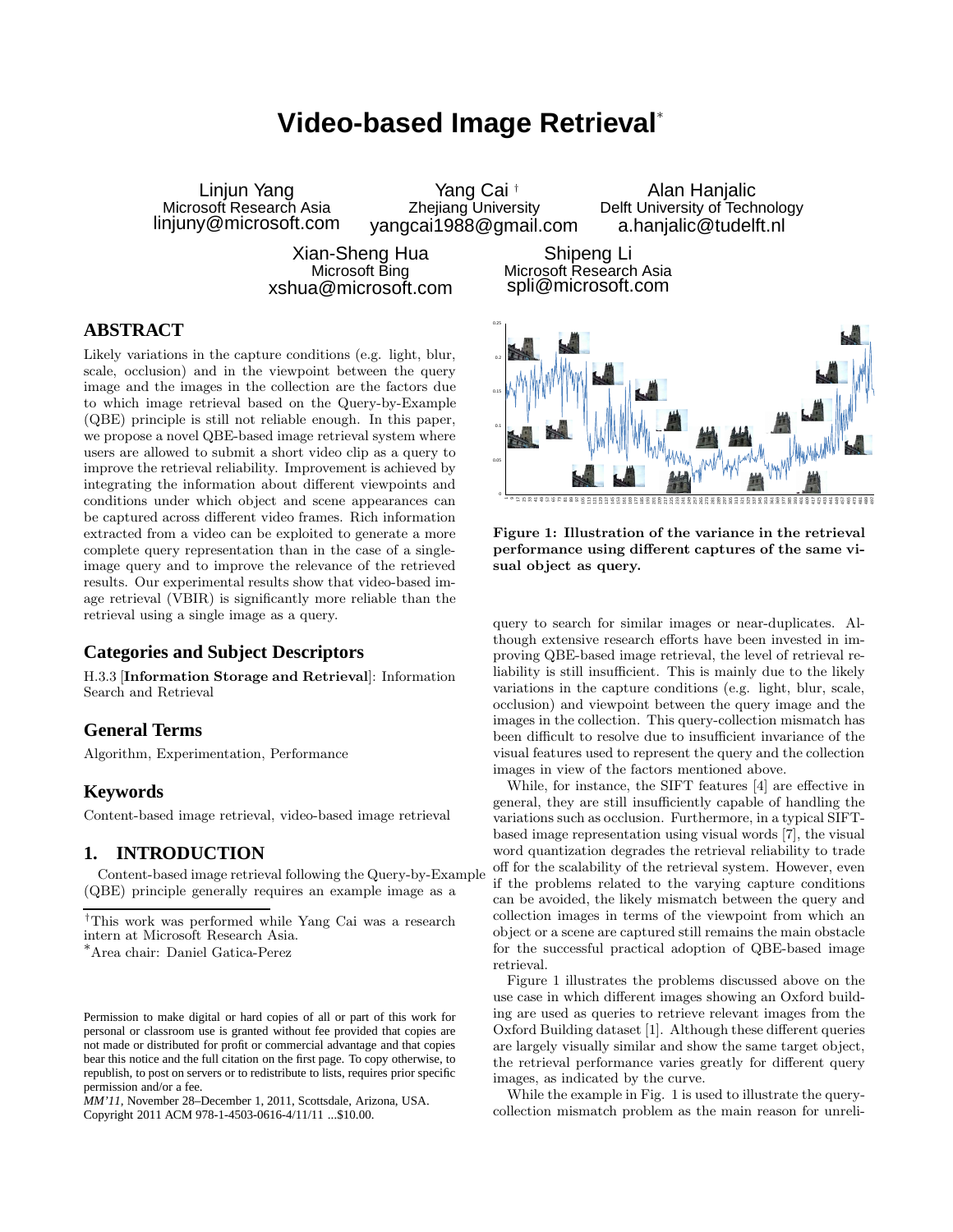

Figure 2: The flowchart of the proposed VBIR approach zooming in on the query processing and retrieval steps.

able QBE-based image retrieval, this example also reveals a potential effective solution to this problem. Multiple images of the same object that are characterized by different capture conditions and viewpoints could, namely, be aggregated together in order to extract the information for creating a more robust representation of the query object, a representation that is more complete than if any of the individual images are used as query alone. Although multiple images of the same object can be collected in various ways, a video capturing the object provides the most intuitive way to generate such a complex query, as it removes the need for the user to decide about the type and number of images to take for the same object. We therefore refer to this promising solution to the query-collection mismatch problem further as video-based image retrieval (VBIR) and introduce in this paper an approach for efficiently and effectively implementing this solution for a real-life use scenario.

The paper is organized as follows. We describe the proposed VBIR approach and its key components in Section 2. Then, the experimental evaluation of the proposed approach is presented in Section 3, followed by conclusions in Section 4.

#### **2. THE PROPOSED APPROACH**

Figure 2 illustrates the flowchart of the proposed VBIR approach. In the query processing step, we first process the query video into frames, from which SIFT features are extracted. Then, we perform feature tracking among the detected SIFT feature points over adjacent video frames and then find "good" points, which are stable and therefore able to represent the query well. After that, the good points are aggregated into a histogram to obtain a first improved query representation. This representation is then further expanded based on the mined synonyms. In the retrieval step, temporal consistency reranking is introduced to further refine the search result obtained by a general image retrieval model based on the expanded query. In the following, we will describe the elements of the flowchart in Figure 2 in more detail.

# **2.1 Corresponding SIFT points among frames**

First, we track the SIFT points over all video frames to construct the corresponded point sequences. For each pair of temporally adjacent frames in the query video, we firstly track the SIFT points detected in the previous frame using Lucas and Kanade optical flow algorithm [5] implemented in OpenCV and modified using image pyramids [2]. Then, the tracked positions in the subsequent frame are further aligned to the detected SIFT points. The process is repeated for each pair of adjacent frames in the query video to produce many corresponded point sequences, each of which comprises a sequence of tracked SIFT points across video frames.

All the corresponded point sequences obtained using the procedure described above comprise the set  $S$ , where  $S_k =$  $\{p_i^j\}$  is the  $k^{th}$  element of S and represents the  $k^{th}$  point sequence and  $p_i^j$  represents the  $j^{th}$  SIFT point in the  $i^{th}$ frame.

## **2.2 Finding good points**

We assume that a good point that is reliable for retrieval should have the following properties. First, it can be tracked and corresponded in multiple adjacent frames, which states that it is stable and clearly identifiable. Second, it should gravitate towards the center of the frame, which is due to our observation that people usually tend to put the object of interest in the center of the frames when capturing a video, so the central points are more likely to be related to a users' search intent.

Based on the above assumptions, we design a set of criteria to evaluate the goodness of points. For each point  $p_i^j$ , its corresponded point sequence is denoted as  $\mathbf{S}(p_i^j)$ . Then, the goodness of  $p_i^j$  is defined by Eqn. (1) as a combination of two terms, the stableness term and the center-awareness term,

$$
G(p_i^j) = \alpha \times \frac{Len(S(p_i^j))}{FrameCount} + (1 - \alpha) \times Cent(p_i^j).
$$
 (1)

Here,  $\alpha$  is a parameter to control the respective contributions from the two terms, and  $FrameCount$  is the number of frames in the query video, which is used for normalization.  $Len(\mathbf{S}(p_i^j))$  denotes the number of frames being tracked in the point sequence  $\mathbf{S}(p_i^j)$  to represent the stableness of the point. The center-awareness term  $Cent(\mathbf{S})$  is defined to reflect the assumption that the object near the center of the image is of more importance. Considering the occasional departures of intended objects from the central image area, we use the average distance of all the points in the tracked sequence to represent the center-awareness of each point in the sequence. The center-awareness of point  $p_i^j$  is defined as,

$$
Cent(p_i^j) = -\frac{\sum_{p \in \mathbf{S}(p_i^j)} d(p, c)}{Len(\mathbf{S}(p_i^j)) \times d(0, c)}.
$$
 (2)

Here,  $d$  denotes the distance from point  $p$  to the frame center c, and  $d(0, c)$  represents the distance from the origin of the frame to the center.

#### **2.3 Aggregating visual words**

The query video is represented as a histogram, denoted as q, where each bin  $q_i$  corresponds to a visual word  $w_i$  in the vocabulary. Then, for each visual word, we aggregate its occurrence in all frames, divided by the number of frames in the query video, as the value in the corresponding bin of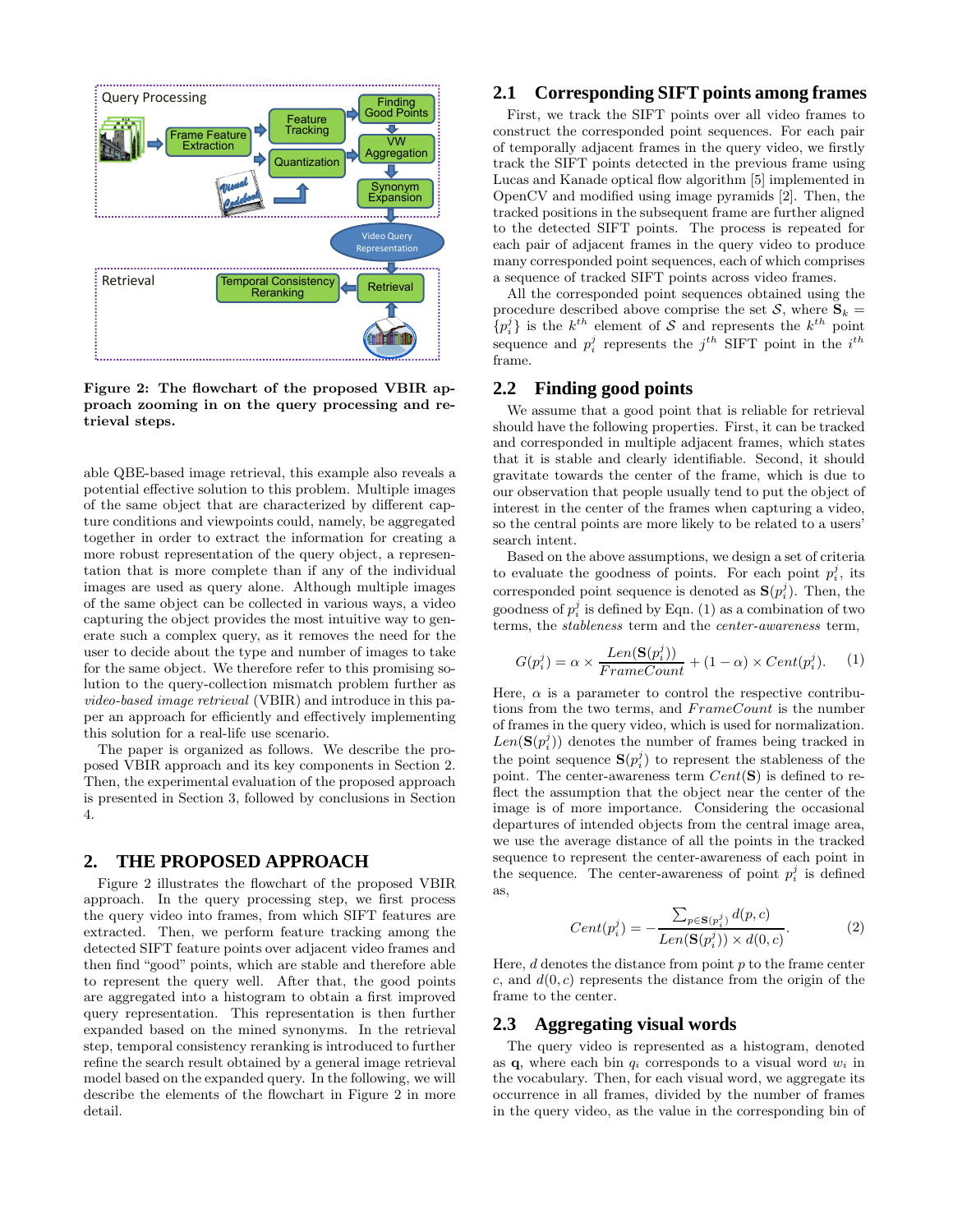the query histogram. Representing the query as an aggregated histogram is a convenient way to take into account all the appearances of the query object in different frames with variations including scales, viewpoints, and lighting. It utilizes the redundancy in the video to achieve a comprehensive representation of the object of interest captured by the query video. In addition, compared with that of fusing the retrieval results using different video frames as query, which requires multiple scan of the database [6], the aggregation of visual words into a single query representation makes the retrieval process more efficient.

#### **2.4 Synonym expansion**

One of the advantages of a video compared to a single image is that it may contain a wide range of different appearances of the same object. This redundancy provides useful information for deriving the relations between the features extracted in different frames. Stavens et al. [8] used such information to learn the parameters for feature description. In this paper, this information is utilized to construct the synonym relations among visual words to partially address the imperfections due to visual word quantization.

For each visual word  $w_i$ , its term count in all frames of the query video is denoted as  $tc_i$  and the number of points in a corresponded point sequence  $\mathbf{S}_k$  being quantized as  $w_i$ is denoted as  $tc_i(\mathbf{S}_k)$ . Then we can construct an affinity matrix  $M$  with the element  $m_{ij}$  defined as follows,

$$
m_{ij} = \frac{\sum_{k} \min(t c_i(\mathbf{S}_k), t c_j(\mathbf{S}_k))}{t c_i},\tag{3}
$$

with the diagonal elements set to zero.

The affinity matrix is then used to generate a contextual histogram from the aggregated query histogram so that the term counts of synonymous visual words can boost each other to alleviate the problem of quantizing similar feature descriptors into different visual words.

The contextual histogram is generated as,

$$
cq = M \cdot q. \tag{4}
$$

This histogram is then combined with the aggregated query histogram into the new query representation,

$$
q_{new} = \beta q + (1 - \beta)M \cdot q. \tag{5}
$$

Using the new query representation, we can construct the vector space model based on the standard tf-idf scoring function known from text information retrieval to compute the similarity between the query video and images in the collection:

$$
q_v = q_{new} \cdot * idf. \tag{6}
$$

Here the operator .∗ stands for element-wise vector multiplication, while *idf* is a vector where  $\mathcal{U}f_i$  represents the *idf* (inverted document frequency) of the visual word  $w_i$ .

#### **2.5 Temporal consistency reranking**

While many frames in the query video have been utilized to achieve a robust query representation, the noisy information spread in the frames may also get aggregated to produce an amplified negative effect on the query quality. Hence, to suppress this negative effect while keeping the advantages of visual word aggregation, we propose a reranking approach to adjust the search result achieved in the above steps by

taking the temporal consistency of the visual content into consideration.

The reranking approach is based on our assumption that the false matches between the query video frames and the database images should not be consistent among temporally adjacent video frames. In other words, since temporally adjacent frames usually do not exhibit great changes in their appearance and all contain the object of interest, the similarity scores computed between a relevant image in the collection and adjacent frames in a video should not change greatly. However, for a mismatch, a high similarity score obtained on one video frame, e.g. due to noise in feature representation and capture conditions, will most likely be followed by a low score on the next video frame. In view of this, we choose to rerank the images in the top of the results list based on the temporal consistency information.

For each image  $I_i$  in the top of the results list, we compute the similarity scores between that image and all frames in the query video based on the vector space model with tf-idf weighting, denoted as  $v(I_i, F_k)$ , where  $F_k$  represents the  $k^{th}$ frame in the query video. Then, by regarding  $v(I_i, F_k)$  as a function of  $k$ , we can compute the gradient of the function as

$$
g_i^k = v(I_i, F_{k+1}) - v(I_i, F_k). \tag{7}
$$

The absolute values of the gradients are then averaged to reflect the temporal consistency of the matching scores for temporally adjacent frames:

$$
\tilde{g_i} = \frac{\sum |g_i^k|}{FrameCount}.
$$
\n(8)

The average gradient is then combined with the similarity score computed in Section 2.4 to obtain a new reranking score for the top-ranked results,

$$
r_i = -\tilde{g}_i + \gamma \bar{r}_i,\tag{9}
$$

where  $\bar{r}$  is the initial ranking score.

We noticed that some of the query videos are highly dynamic due to camera shake. For such a query video, all the images in the database may have a high average gradient, which implicitly increases the impact of temporal consistency on reranking. We use the mean of average gradients of the top-ranked images as the measure of the dynamics degree of the query video, which is then used to weight the average gradient term to achieve a new reranking function. In this way, the expression in Eqn. (9) can be modified as

$$
r_i = -\frac{\tilde{g_i}}{\frac{1}{N} \sum_{i=1}^{N} \tilde{g_i}} + \gamma \bar{r_i},\tag{10}
$$

where  $N$  is the number of top-ranked images to be considered in reranking.

# **3. EXPERIMENTS**

#### **3.1 Experimental setup**

To set a benchmark for video-based image retrieval and allow for comparison of other methods with the approach proposed in this paper, we chose the publicly available Oxford building dataset [1] as the image collection. The Oxford building dataset comprises 5062 images crawled from  $Flickr<sup>1</sup>$  using 11 landmarks of Oxford University as queries.

<sup>1</sup> http://www.flickr.com